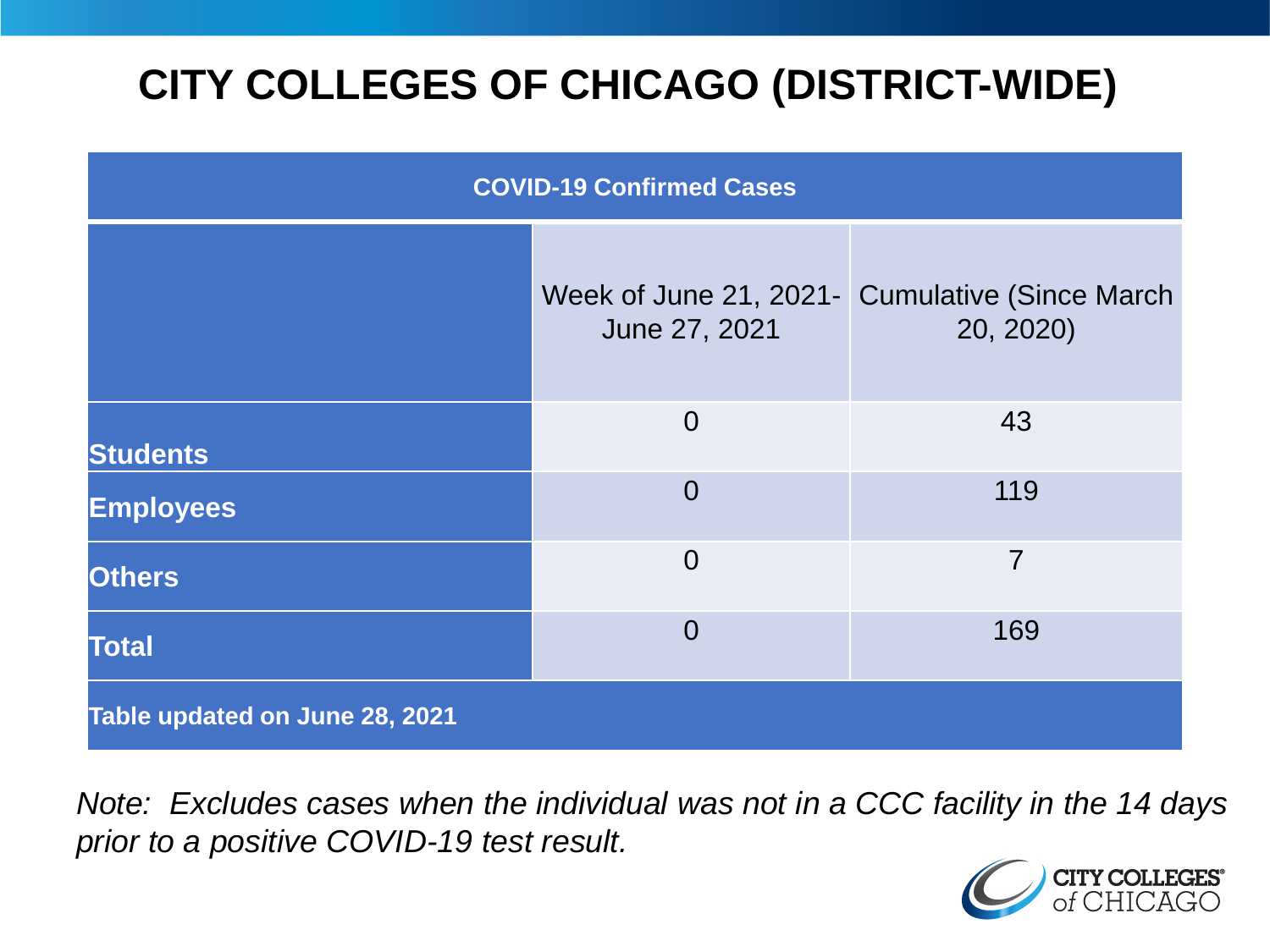### **DALEY COLLEGE**

| <b>COVID-19 Confirmed Cases</b> |                |                                                              |
|---------------------------------|----------------|--------------------------------------------------------------|
|                                 | June 27, 2021  | Week of June 21, 2021 - Cumulative (Since March<br>20, 2020) |
| <b>Students</b>                 | $\overline{0}$ | $\Omega$                                                     |
| <b>Employees</b>                | $\overline{0}$ | 16                                                           |
| <b>Others</b>                   | $\overline{0}$ | 1                                                            |
| <b>Total</b>                    | $\overline{0}$ | 17                                                           |
| Table updated on June 28, 2021  |                |                                                              |

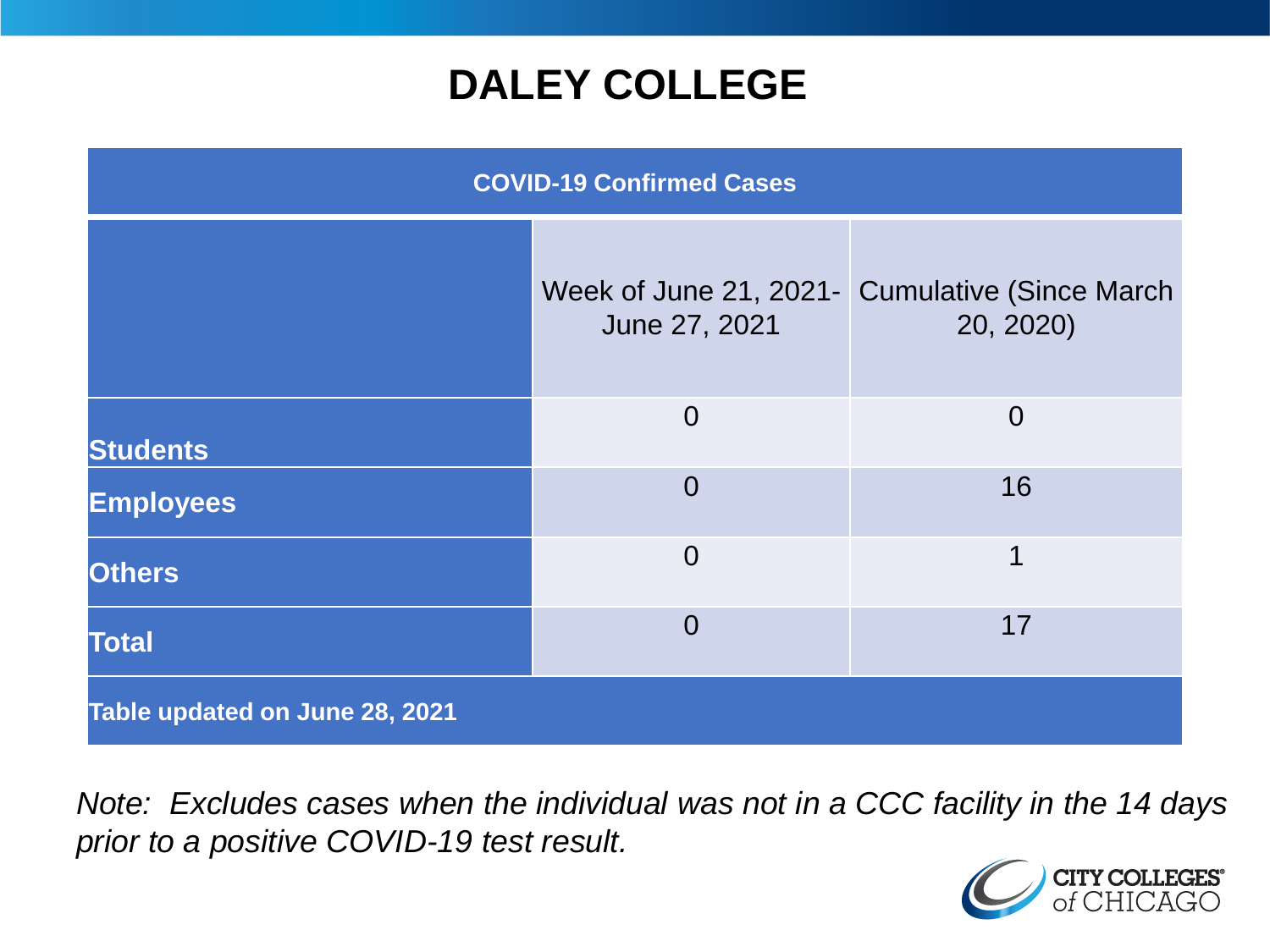### **HAROLD WASHINGTON COLLEGE**

| <b>COVID-19 Confirmed Cases</b> |                                         |                                              |
|---------------------------------|-----------------------------------------|----------------------------------------------|
|                                 | Week of June 21, 2021-<br>June 27, 2021 | <b>Cumulative (Since March)</b><br>20, 2020) |
| <b>Students</b>                 | $\overline{0}$                          | 8                                            |
| <b>Employees</b>                | $\Omega$                                | 11                                           |
| <b>Others</b>                   | $\overline{0}$                          | 2                                            |
| <b>Total</b>                    | $\Omega$                                | 21                                           |
| Table updated on June 28, 2021  |                                         |                                              |

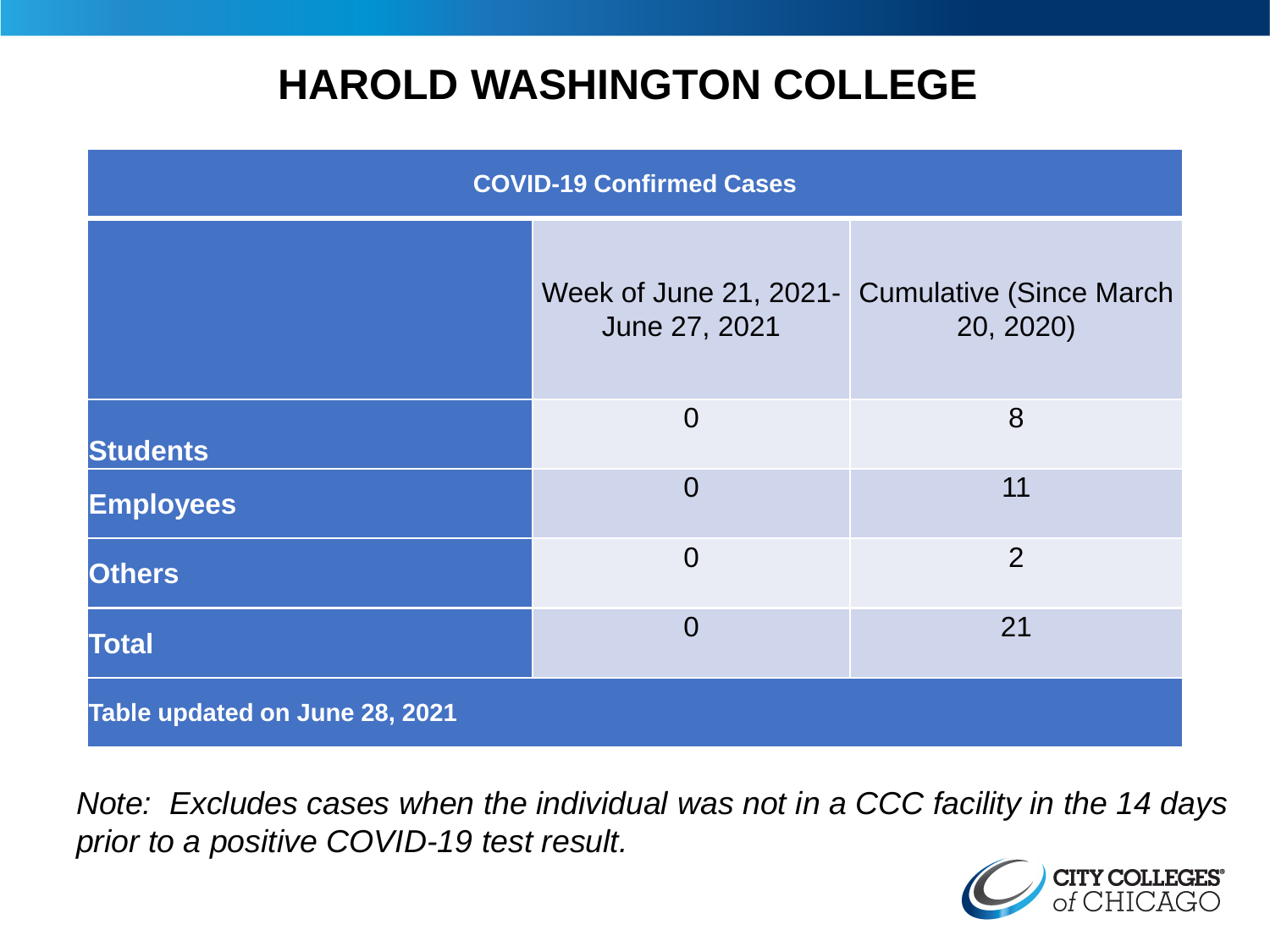## **KENNEDY-KING COLLEGE**

| <b>COVID-19 Confirmed Cases</b> |                |                                                             |
|---------------------------------|----------------|-------------------------------------------------------------|
|                                 | June 27, 2021  | Week of June 21, 2021- Cumulative (Since March<br>20, 2020) |
| <b>Students</b>                 | $\overline{0}$ | 7                                                           |
| <b>Employees</b>                | $\Omega$       | 17                                                          |
| <b>Others</b>                   | $\overline{0}$ | 1                                                           |
| <b>Total</b>                    | $\overline{0}$ | 25                                                          |
| Table updated on June 28, 2021  |                |                                                             |

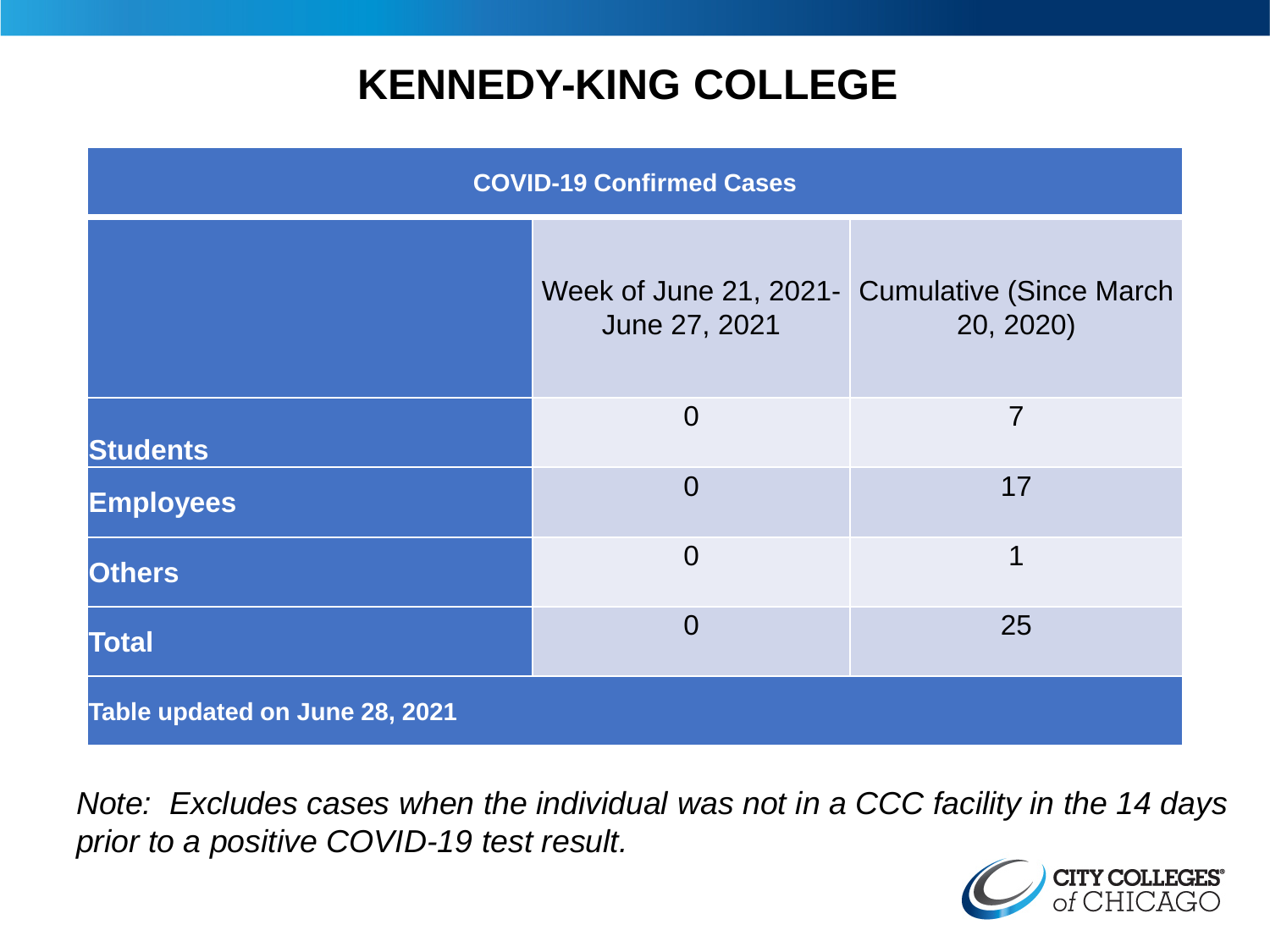## **MALCOLM X COLLEGE**

| <b>COVID-19 Confirmed Cases</b> |                |                                                              |
|---------------------------------|----------------|--------------------------------------------------------------|
|                                 | June 27, 2021  | Week of June 21, 2021 - Cumulative (Since March<br>20, 2020) |
| <b>Students</b>                 | $\overline{0}$ | 20                                                           |
| <b>Employees</b>                | $\Omega$       | 24                                                           |
| <b>Others</b>                   | $\overline{0}$ | 1                                                            |
| <b>Total</b>                    | $\overline{0}$ | 45                                                           |
| Table updated on June 28, 2021  |                |                                                              |

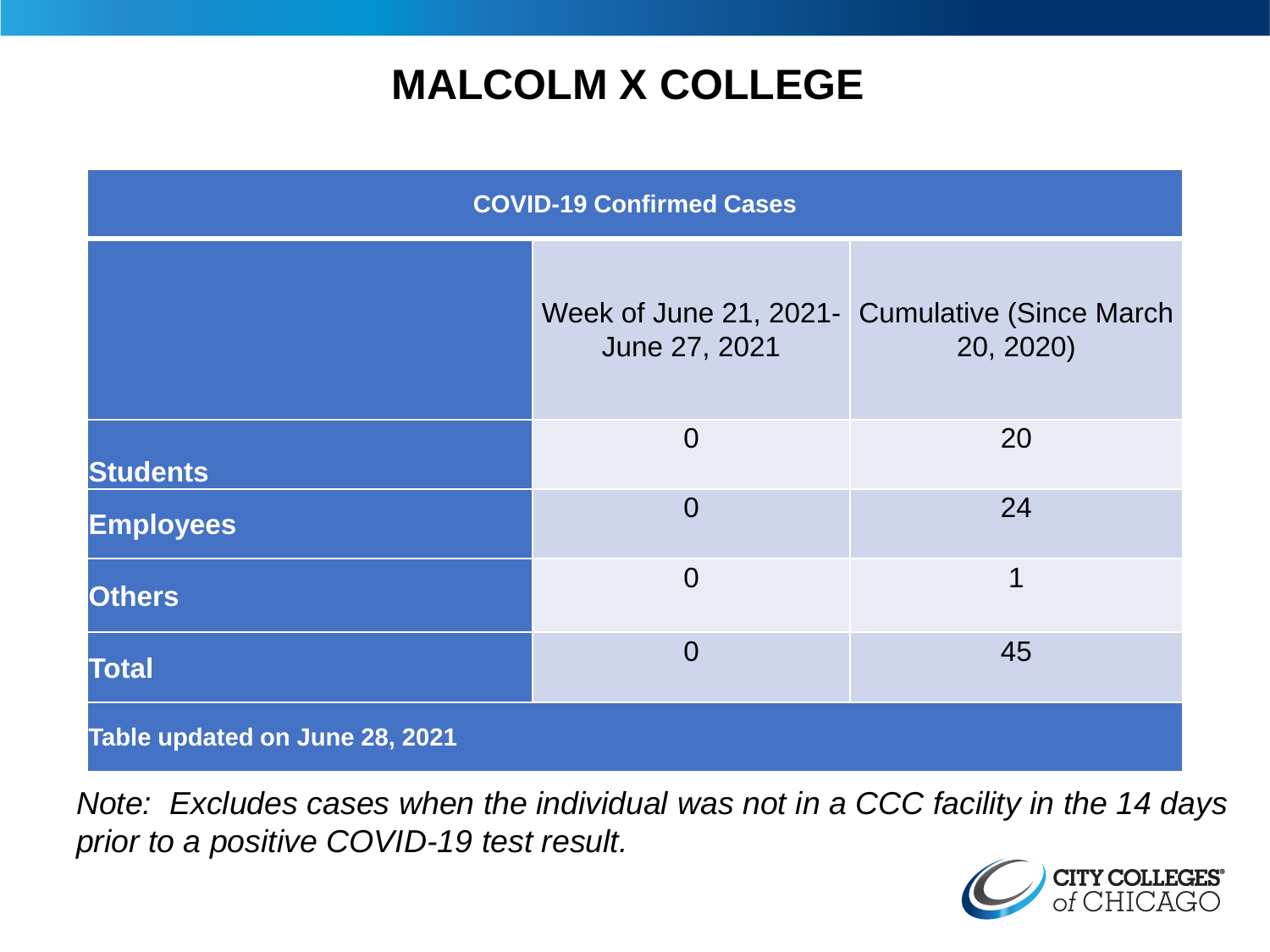# **OLIVE-HARVEY COLLEGE**

| <b>COVID-19 Confirmed Cases</b> |                |                                                              |
|---------------------------------|----------------|--------------------------------------------------------------|
|                                 | June 27, 2021  | Week of June 21, 2021 - Cumulative (Since March<br>20, 2020) |
| <b>Students</b>                 | $\overline{0}$ | 2                                                            |
| <b>Employees</b>                | $\Omega$       | 20                                                           |
| <b>Others</b>                   | $\overline{0}$ | $\overline{0}$                                               |
| <b>Total</b>                    | $\overline{0}$ | 22                                                           |
| Table updated on June 28, 2021  |                |                                                              |

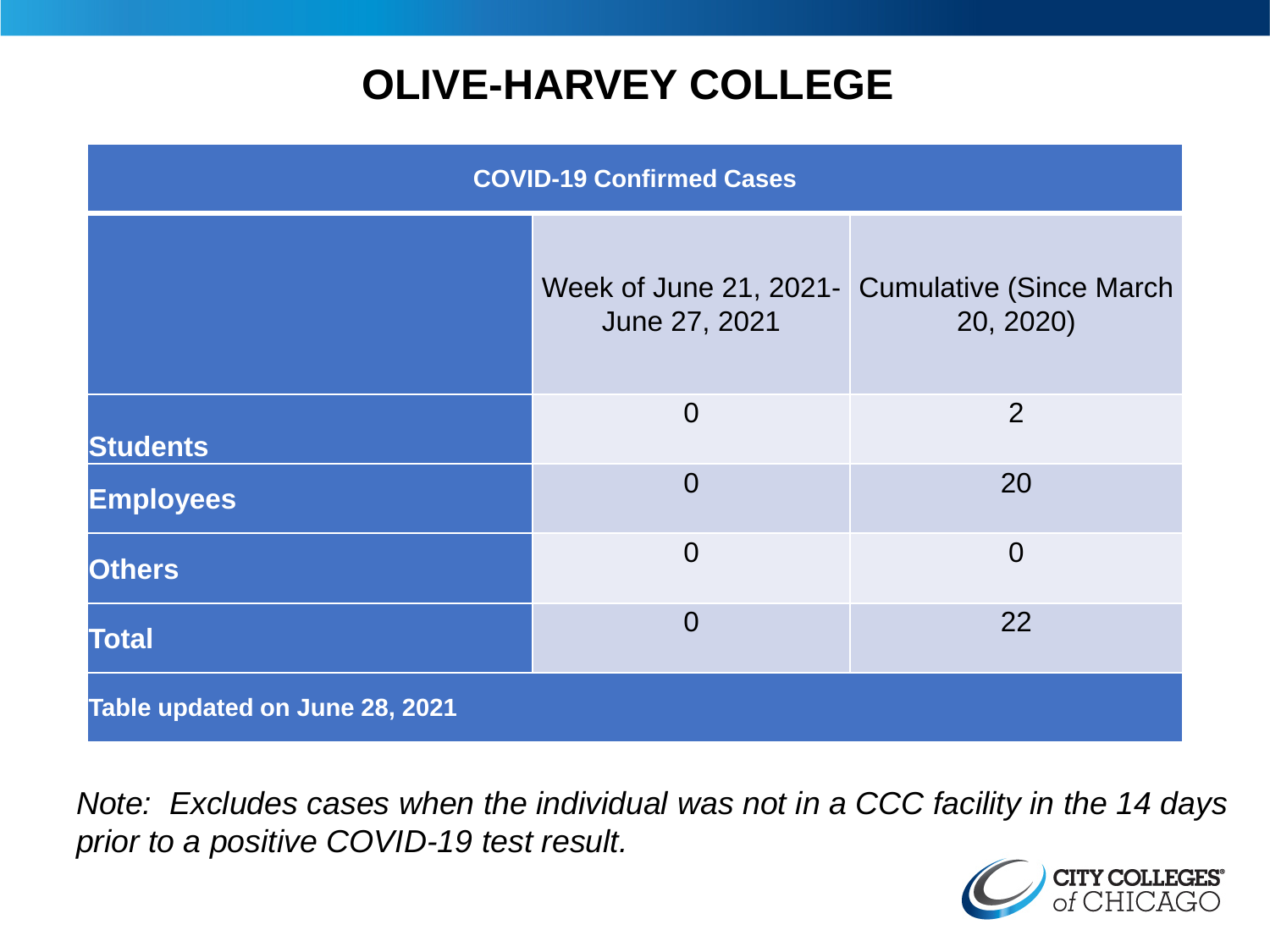### **TRUMAN COLLEGE**

| <b>COVID-19 Confirmed Cases</b> |                |                                                             |
|---------------------------------|----------------|-------------------------------------------------------------|
|                                 | June 27, 2021  | Week of June 21, 2021- Cumulative (Since March<br>20, 2020) |
| <b>Students</b>                 | $\overline{0}$ | 5                                                           |
| <b>Employees</b>                | $\overline{0}$ | 18                                                          |
| <b>Others</b>                   | $\overline{0}$ | $\overline{0}$                                              |
| <b>Total</b>                    | $\overline{0}$ | 23                                                          |
| Table updated on June 28, 2021  |                |                                                             |

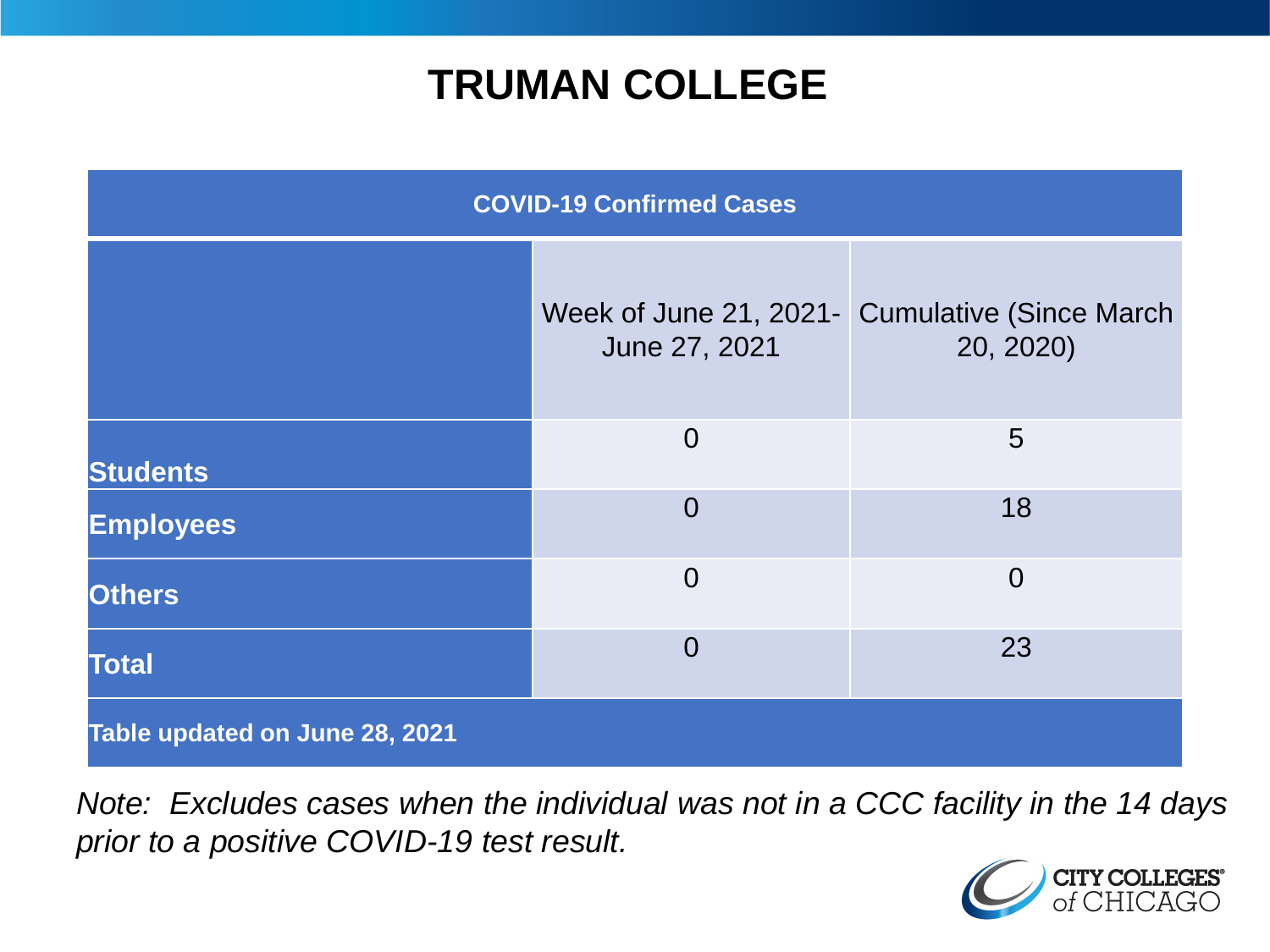### **WRIGHT COLLEGE**

| <b>COVID-19 Confirmed Cases</b> |                |                                                             |
|---------------------------------|----------------|-------------------------------------------------------------|
|                                 | June 27, 2021  | Week of June 21, 2021- Cumulative (Since March<br>20, 2020) |
| <b>Students</b>                 | $\overline{0}$ | 1                                                           |
| <b>Employees</b>                | $\overline{0}$ | 13                                                          |
| <b>Others</b>                   | $\overline{0}$ | $\overline{0}$                                              |
| <b>Total</b>                    | $\Omega$       | 14                                                          |
| Table updated on June 28, 2021  |                |                                                             |